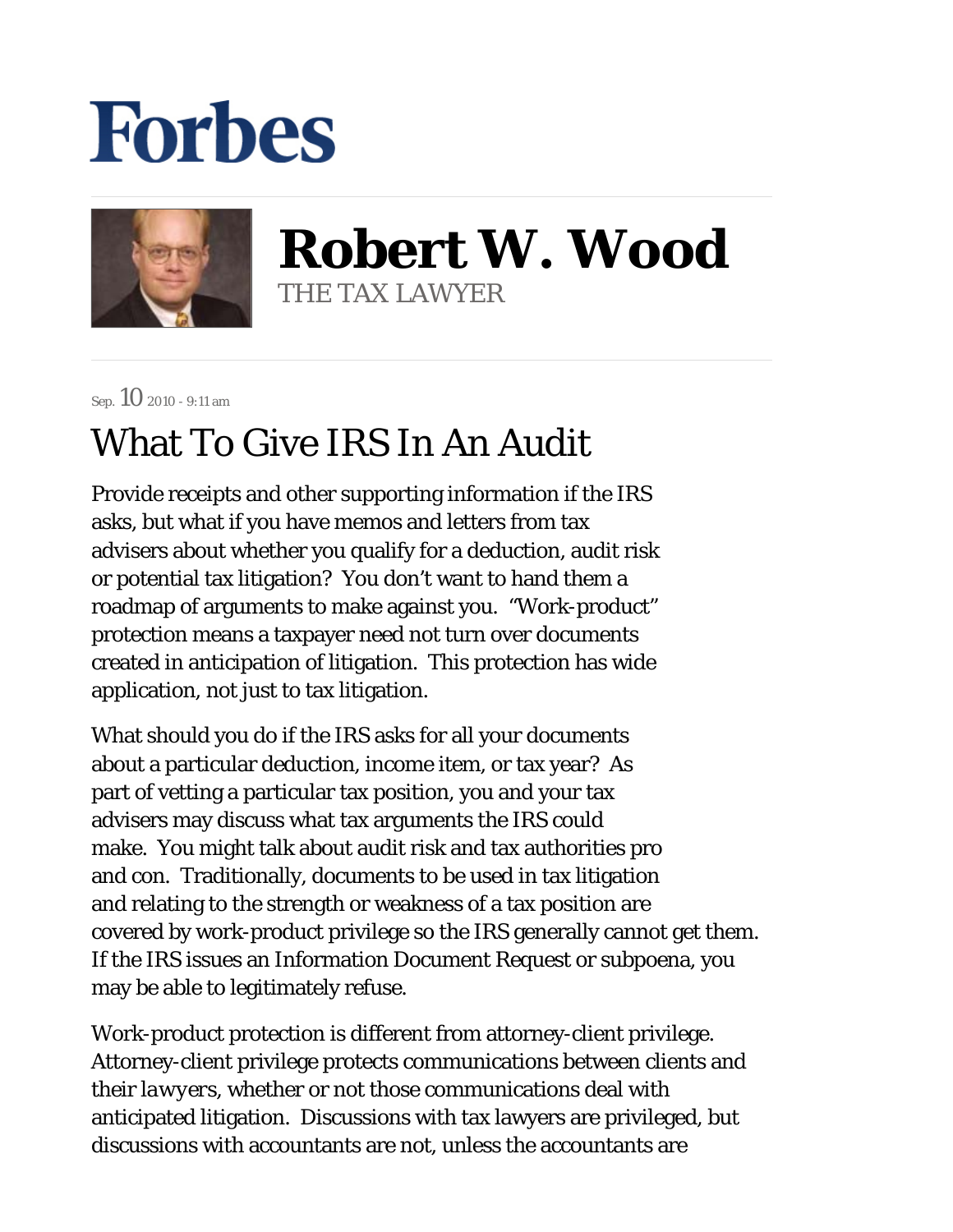subcontractors of the tax lawyers. Having lawyers hire accountants can bootstrap attorney-client privilege to accountant communications, which makes sense where tax litigation is imminent or might involve an IRS criminal matter.

Unfortunately, in *U.S. v. Textron, Inc.*, the First Circuit Court of Appeals gave the IRS access to all documents not protected by attorney-client privilege, radically curtailing work-product protection. Textron memos and calculations dealt with the extent to which its tax reporting would pass muster in an IRS audit. The court found the documents were not prepared *specifically* for use in litigation so were fair game. Although this decision is binding only in federal courts within the First Circuit, there are signs the IRS may apply it nationally.

Companies and individuals alike should plan ahead for which tax issues on their returns are solid and which are not, and these may help:

•

•

•

•

- Legend Everything. It may help if your notes and documents are legended at the time they are created with "work-product" protections. It may help if you can show they are for the specific use of anticipated litigation.
- Hire a Lawyer. If you solely deal with your tax *lawyer* and *not* your accountant, this should not apply. Having your tax lawyer act as the liaison for all communications can import attorney-client privilege. •
	- Separate Tax Dispute Files. Keep legal opinions and memos on tax matters in a separate file. Don't just have a "tax" file. If you have a big tax issue (say a lawsuit recovery, a casualty loss or conservation easement), keep *that* file separate.
	- Bifurcate Files. Segregate tax issues. Keep a file on each and don't comingle them. That way if you turn over a file you've limited the disclosure to the pertinent topic.
	- Words vs. Numbers. If you maintain tax accrual work papers, limit them to numerical analyses. Keep tax memos in a legal file, preferably with your lawyer. Think of tax documents as